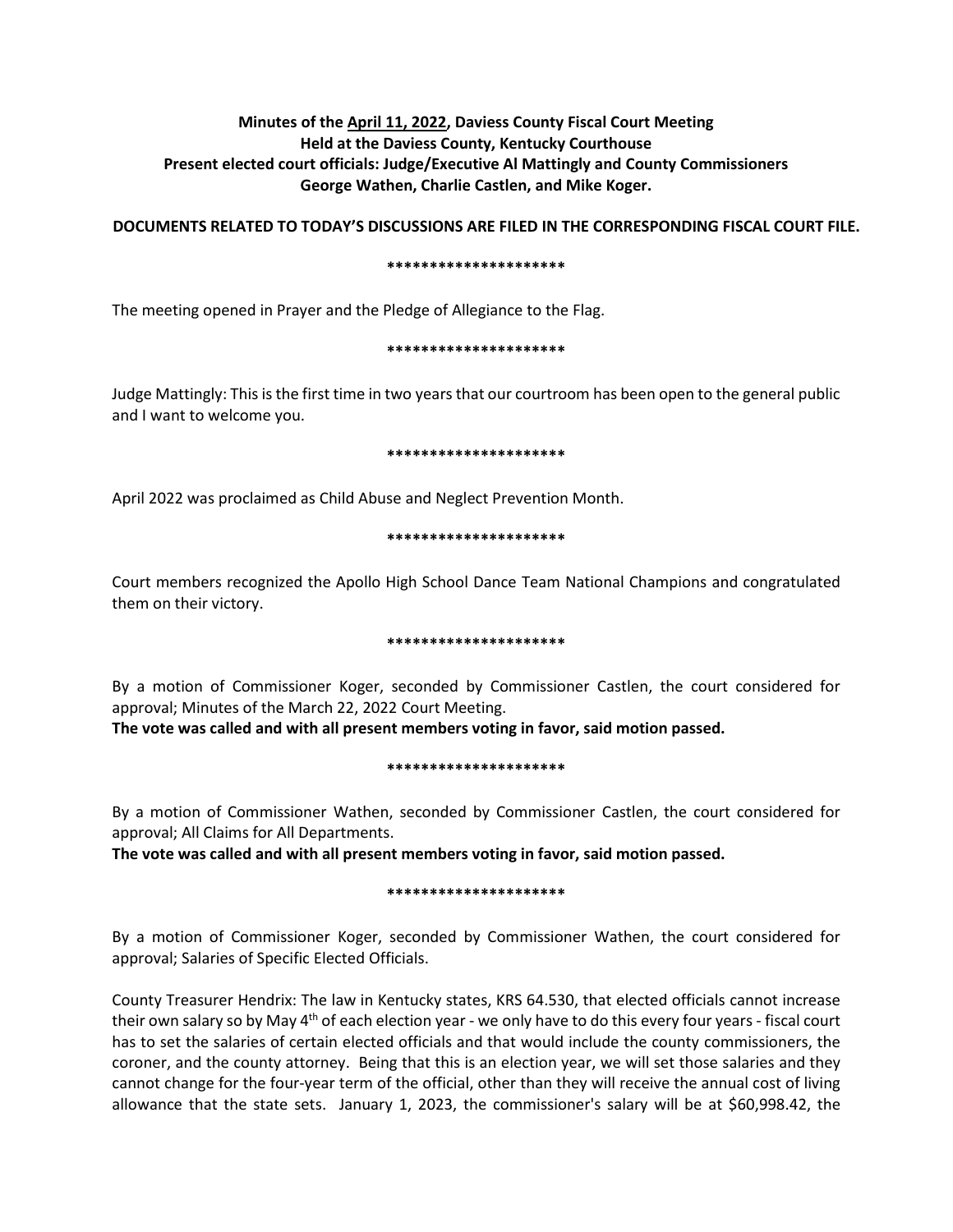coroner \$84,218.62, and the county attorney \$40,000. It's important to note that the fiscal court only sets a portion of the county attorney salary and that's the civil portion. This does not include the county attorney from receiving his child support salary, which we also pay but you don't set and some other monies that go through that office, subject to a maximum that the state publishes, but fiscal court doesn't deal with any of that. The commissioners also will receive the \$300 a month allowance for the expenses for serving on boards and other agencies and for whatever travel they're doing outside regular hours and they're also allowed to receive the department of local government training program incentives that are stated on here and that depends on your years of service - there's first year, second year, third year, and it maxes out at the fourth year. On the official copy, I will add the following sentence because I just realized it wasn't covered: KRS 64.185 allows coroners and their deputies to also receive \$300 a month expense allowance, and they will do that. I will add that sentence for the official copy. Again, we only have to do it every four years because we don't know who the new court will be. We're doing it before the primary because that will set a lot of the elections.

# **The vote was called and with all present members voting in favor, said motion passed.**

## **\*\*\*\*\*\*\*\*\*\*\*\*\*\*\*\*\*\*\*\*\***

By a motion of Commissioner Wathen, seconded by Commissioner Castlen, the court considered for approval; **Resolution 06-2022** – Utilizing County Funds for the Transportation of Non-Public School Students.

County Treasurer Hendrix: This is a resolution that we do annually. It coincides with us reimbursing the Daviess County School System for non-public school students. The state has a program in place whereby the court is reimbursed for most of the expenses that we pay. In order to get reimbursed, we have to do this resolution, which simply states that fiscal court is paying those expenses, it has paid those expenses in the past, and it intends to pay those expenses in the future.

Judge Mattingly: The total of those expenses have gone down quite a bit since I first became Judge/Executive simply because you have fewer and fewer kids riding the bus.

Mr. Hendrix: The fuel costs that they baked into it originally was about \$4.00. The contract annually is like \$300,000, but our actual expenses the last several years have been in the \$150,000 to \$180,000 range. Now, I suspect it will go up in the next 12 months because of the fuel prices, but you're correct it's less people and the fuel is so low that we've not been spending near as much. Because of that the allocations the state has we've been getting reimbursed almost all of it. Back 10 years ago or so, it was 60 to 70 percent, but it's been 80 to 90 percent in recent years.

Judge Mattingly: This is not just in Daviess County. This is available statewide.

# **The vote was called and with all present members voting in favor, said motion passed.**

# **\*\*\*\*\*\*\*\*\*\*\*\*\*\*\*\*\*\*\*\*\***

By a motion of Commissioner Castlen, seconded by Commissioner Wathen, the court considered for approval; Any and All Documents related to the CDBG-CV OASIS Existing Building project including but not limited to the following: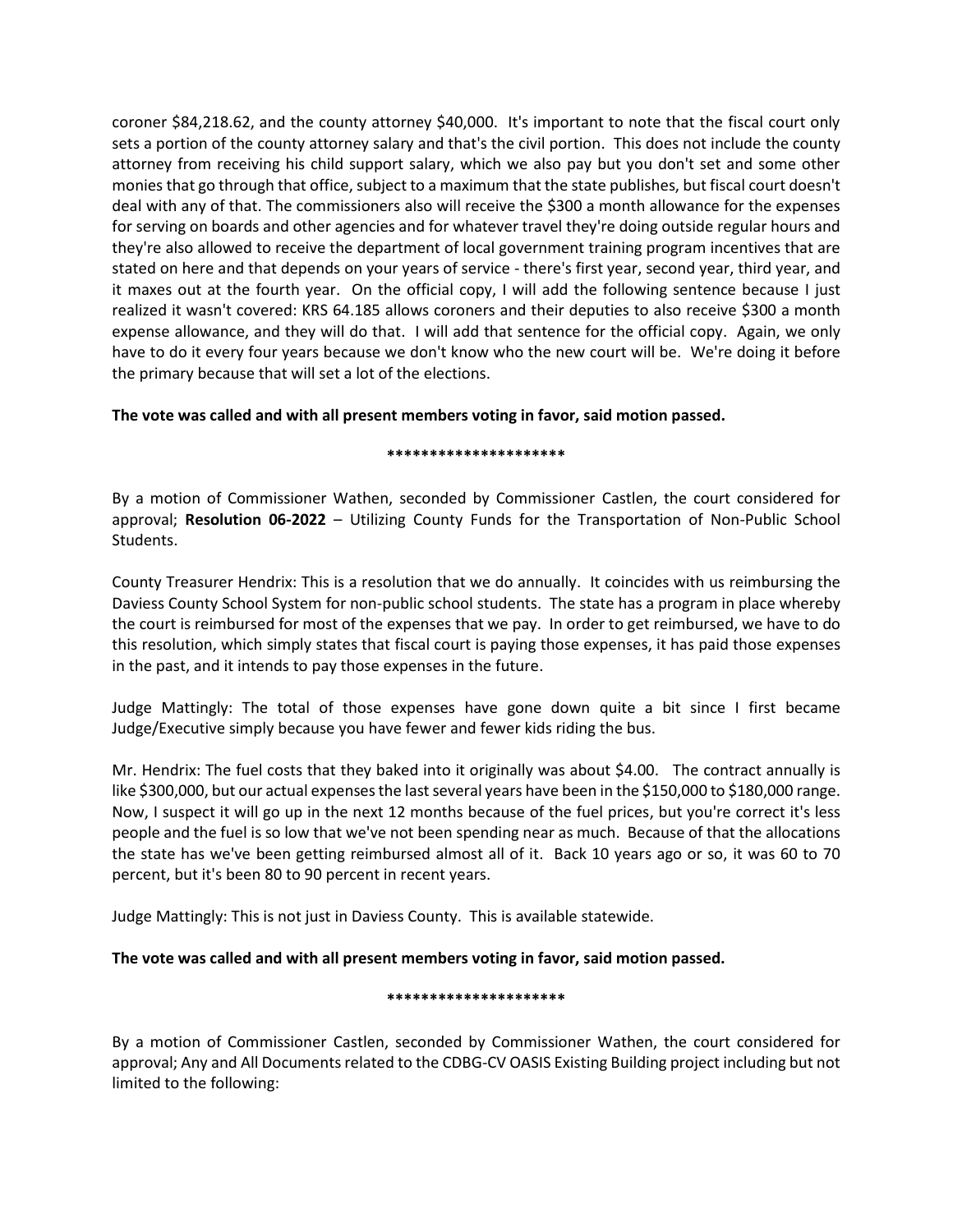- **Resolution 07-2022** Revenue
- **Resolution 08-2022**  Cost Overrun
- Legally Binding Agreement
- Professional Service Contract with GRADD

Judge Mattingly: This is the CDBG-CV Grant that we were able to sponsor for OASIS for them to receive their one million dollars to move their location. This just gives the Judge/Executive the ability and permission to sign any and all documents.

# **The vote was called and with all present members voting in favor, said motion passed.**

## **\*\*\*\*\*\*\*\*\*\*\*\*\*\*\*\*\*\*\*\*\***

By a motion of Commissioner Wathen, seconded by Commissioner Castlen, the court considered for approval; **Resolution 09-2022** – Road Name Change from Old Hwy 144 to Nannie Belle Loop.

County Engineer Mark Brasher: Per KRS179.330 we've received a petition from the adjoining property owners of Old Highway 144-1. Technically they have to provide enough signatures of proper adjoining property owners of 50% or more. I've reviewed the documents submitted and there are well over 50% of the required signatures. I believe they've met that statutory requirement.

Judge Mattingly: This was initiated by Judge Gene Lanham.

Judge Lanham, being present at this meeting, gave a brief history of why the residents of this area chose the name Nannie Belle Loop. He noted that Ms. Nannie Belle Camp lived along this portion of road and was known for her charity and love of animals. Ms. Camp would often give milk from her goats to neighboring mothers whose babies were unable to drink the mother's breast milk or take other formulas. She happily did so and without charge. For this she is remembered and along with her caring and loving heart for animals the area residents wanted to name this section of road after her in respect and appreciation for all she did in her lifetime. Judge Lanham also indicated that the portion of road is not detected via GPS or Google Maps. To assist people, especially emergency care providers, giving a name to this section of Old Highway 144 will update the GPS and online guided maps and make the addresses much easier to locate. He stated, "On behalf of all the citizens particularly those who live on the soon to be infamous Nanny Belle Loop, we thank you".

Judge Mattingly: It's a good way to maintain that memory and pass on a little bit of history to folks who weren't from up in that area and I appreciate you taking the initiative and it's also an easier way to explain where you live.

Judge Lanham: I did speak with Paul Nave with the emergency 911 department and he assured me that he was not against it and felt this to be a good idea.

Commissioner Castlen asked how long this change will take for all entities to be updated.

Mr. Brasher said he will notify OMPC and local entities will be rapidly updated. As far as Google Maps is concerned, we have no control over when they choose to update their online maps.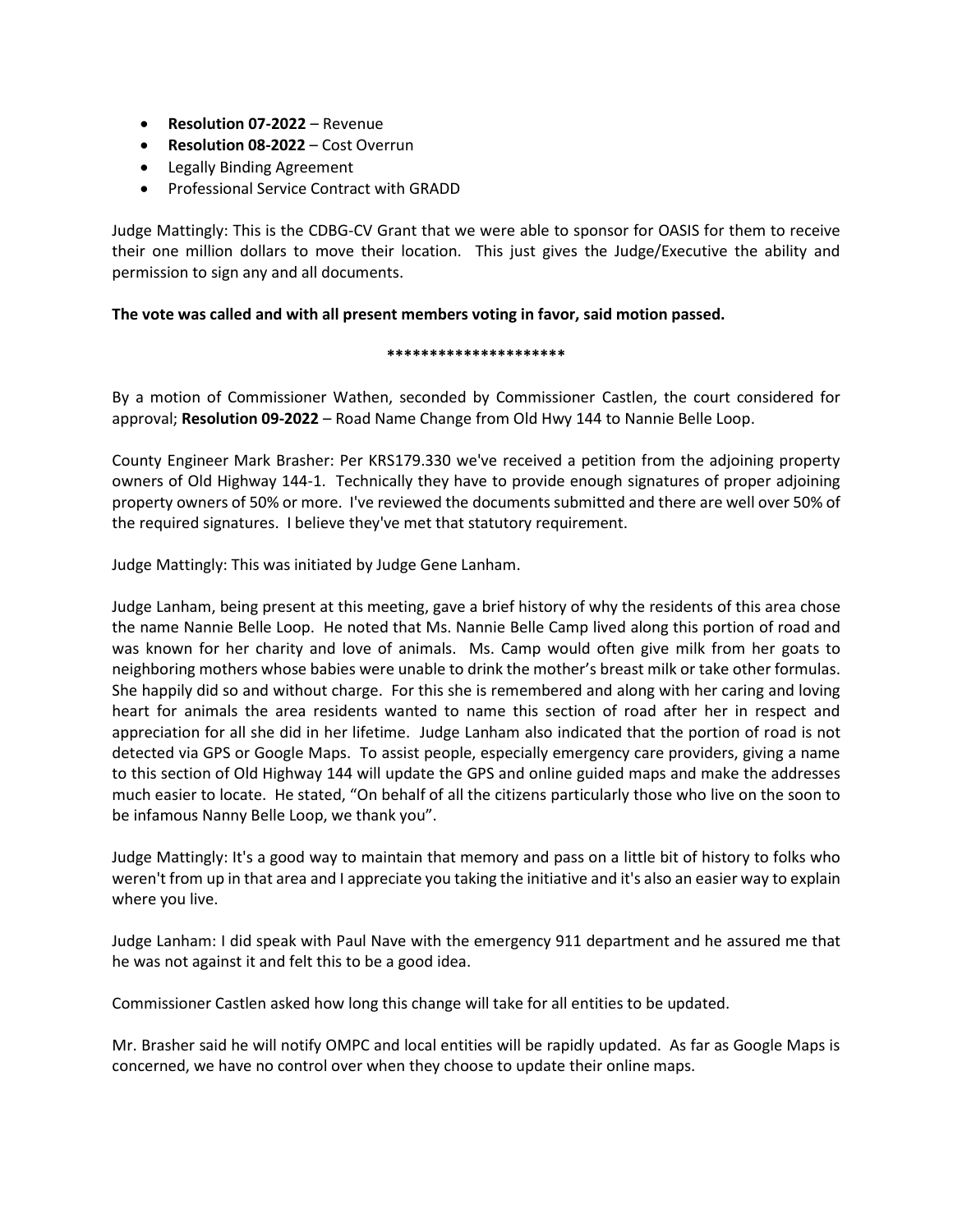Mr. Brasher: Later in tonight's meeting we will be updating and adopting the county road index. Although it was too late for this name change to be included in this update, it will be temporarily changed and as far as the road signs, they will be changed in a couple weeks. In next year's road index update, this information will be included.

Judge Mattingly: As far as the road index goes, the subject road portion is still included, it just does not yet reflect its new name.

Judge Lanham: With respect, we were hoping that the update would include a new layer of blacktop.

Judge Mattingly acknowledged his request.

# **The vote was called and with all present members voting in favor, said motion passed.**

# **\*\*\*\*\*\*\*\*\*\*\*\*\*\*\*\*\*\*\*\*\***

By a motion of Commissioner Koger, seconded by Commissioner Castlen, the court considered for approval; Contract with Weaver Consultants Group for Landfill Air Compliance Reporting.

Assistant County Treasurer Jordan Johnson: This proposal is for air quality compliance reporting services that are required for the operation of the West Daviess County Landfill. We issued a request for proposals for this item, and received two responses, the lowest and best evaluated of which is presented here submitted by Weaver Consultants Group in the amount of \$15,200 per year. This firm is also our current Solid Waste consultant engineering firm for the Landfill. These are budgeted mandatory compliance services, the price increase over last year was within our expected range, and there were no exceptions to our scope of services. I would recommend approval.

**The vote was called and with all present members voting in favor, said motion passed.** 

# **\*\*\*\*\*\*\*\*\*\*\*\*\*\*\*\*\*\*\*\*\***

By a motion of Commissioner Koger, seconded by Commissioner Wathen, the court considered for approval; MOA with the Commonwealth of Kentucky and the State Board of Elections to establish an agreement for HAVA Title II Funds for Reimbursement of the Purchase of Voting Equipment.

Mr. Johnson: In November 2021, Fiscal Court purchased voting machines from Harp Enterprises per Bid No. 32-2021 in the amount of \$346,031. This memorandum of agreement is to receive \$142,500 of federal funds from the Title II Help America Vote Act to offset our total cost. These funds were made available to all counties who purchased voting machines in the last year. Legal and I have reviewed the agreement, it is in order, and I would recommend approval.

Commissioner Castlen: Will these dollars wind up in the general fund since they were spent out of the general fund?

Mr. Johnson: Yes.

# **The vote was called and with all present members voting in favor, said motion passed.**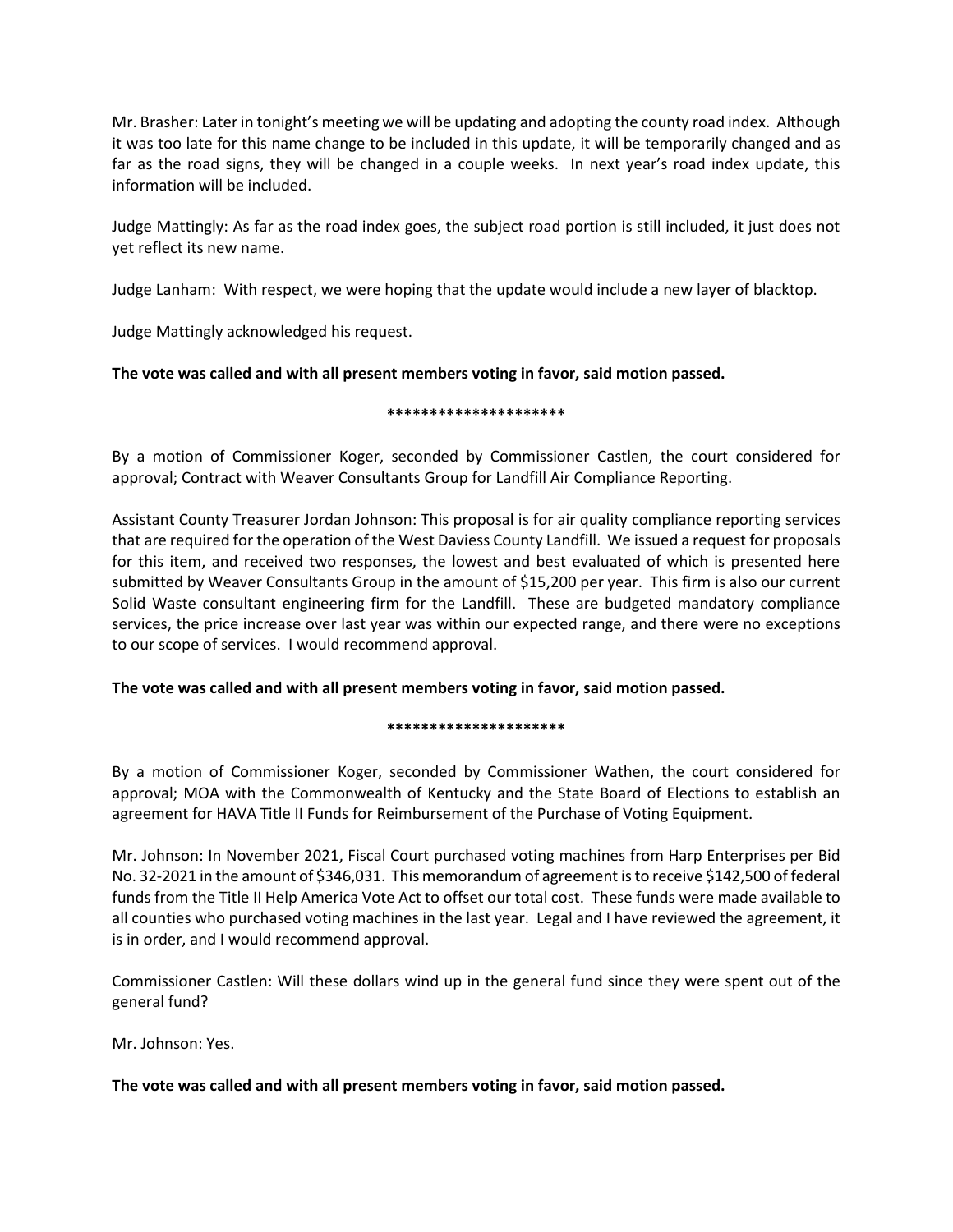#### **\*\*\*\*\*\*\*\*\*\*\*\*\*\*\*\*\*\*\*\*\***

By a motion of Commissioner Wathen, seconded by Commissioner Koger, the court considered for approval; Renew City of Owensboro **Bid #4230** - Bulk Sodium Chloride (Rock Salt).

Mr. Johnson: This is the renewal of the cooperative bid conducted by the City of Owensboro that includes County rates and volumes for rock salt. Our bid rate is \$83.74 per ton (which is up 7.50% from last year's rate of \$77.90 per ton). The City of Owensboro has approved their rate increase, and County Engineer Brasher and Road Department management believe this increase to be reasonable and within our expected range. I would recommend approval.

# **The vote was called and with all present members voting in favor, said motion passed.**

## **\*\*\*\*\*\*\*\*\*\*\*\*\*\*\*\*\*\*\*\*\***

By a motion of Commissioner Castlen, seconded by Commissioner Wathen, the court considered for approval; Award the following Bids as recommended:

Mr. Johnson:

**26-2022**: Bulk 12 Gauge Shotgun Ammunition (Gun Club) to Vance Outdoors, Inc.

This bid is for the provision of bulk 12 gauge shotgun ammunition for the Daviess County Gun Club and includes 175,000 shells in total. We received two bids, ranging from \$52,660 to \$54,827.82, and recommend award to the lowest and best evaluated bid submitted by Vance Outdoors, Inc. for the Winchester ammunition in the amount of \$52,660. This is a standard budgeted restock, the cost will be recouped by ammunition sales, there were no exceptions, and I would recommend approval. We are confident we have ammunition inventory on hand to accommodate shooters until the delivery is received in 6-12 months.

Judge Mattingly: We currently have enough ammo to take us into the start of next year.

Commissioner Wathen: How long will the 175,000 shells last?

Mr. Johnson: We are going through about 150,000 shells per year and that is on the rise. This will likely be about a year's worth.

# **29-2022**: 84" Smooth Drum Roller Rental (Landfill) to Boyd CAT

This bid is for the rental of an 84" smooth drum roller in preparation for the liner installation at the West Daviess County Landfill. The new cell area of the Landfill is down to the sub grade. This roller will be used to compact multiple layers of clay in phases over the next few months in accordance with cell construction regulations. We received four bids, ranging from \$4,050 per month to \$5,000 per month, and recommend award to the lowest and best evaluated bid submitted by Boyd CAT for the CAT CS56 unit in the amount of \$4,050 per month plus the presented delivery and pickup fees. This is a budgeted expense of the cell construction project, there were no exceptions, and I would recommend approval.

**The vote was called and with all present members voting in favor, said motion passed.** 

**\*\*\*\*\*\*\*\*\*\*\*\*\*\*\*\*\*\*\*\*\***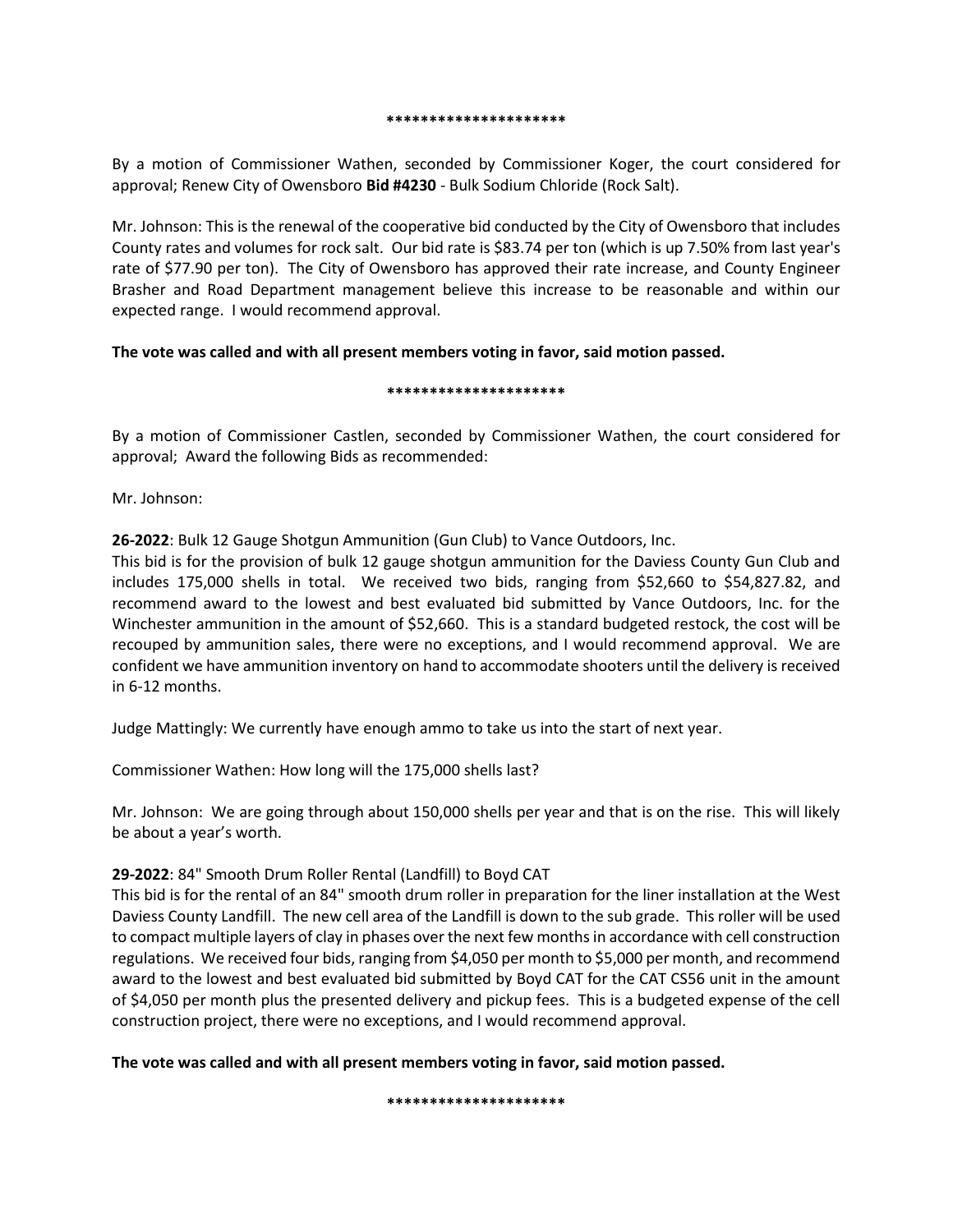By a motion of Commissioner Wathen, seconded by Commissioner Castlen, the court considered for approval; Hire Dakota Brown as Animal Control Officer eff. April 12, 2022. **The vote was called and with all present members voting in favor, said motion passed.** 

#### **\*\*\*\*\*\*\*\*\*\*\*\*\*\*\*\*\*\*\*\*\***

By a motion of Commissioner Wathen, seconded by Commissioner Castlen, the court considered for approval; Hire Stephen Mayfield as Road Dept. Utility Laborer eff. April 25, 2022. **The vote was called and with all present members voting in favor, said motion passed.** 

## **\*\*\*\*\*\*\*\*\*\*\*\*\*\*\*\*\*\*\*\*\***

By a motion of Commissioner Castlen, seconded by Commissioner Wathen, the court considered for approval; **Second Reading KOC 621.21 (2022) 05-2022** – An Ordinance Relating to the Daviess County Road, Bridge and Street System.

County Engineer Mark Brasher: Every year I bring to fiscal court an updated road index that has all of the county maintained roads on it. That is typically updated due to new development or name changes. This road index, the vast majority of it was due to route numbers that were changed from a year or two ago, but I think there was only one new section of roadway that was added and I would recommend approval.

# **The vote was called and with all present members voting in favor, said motion passed.**

## **\*\*\*\*\*\*\*\*\*\*\*\*\*\*\*\*\*\*\*\*\***

**First Reading KOC A.100.05 (2022) 06-2022** – Budget Amendment #5.

Treasurer Hendrix: This is budget amendment number five. You've already discussed the CDBG grant for the OASIS property and we did not have that budgeted as we didn't know about it. I've spoken with them. They really believed that we will probably expend this money in this fiscal year so I needed to amend this budget rather than putting it in the new budget that we're working on. This amendment simply adds a million dollars into revenue and a million dollars in the expense to cover that project.

Judge Mattingly: Net effect is zero. OASIS does a wonderful job here in the community and I'm very pleased that they were able to come to fiscal court and we were able to shepherd this CDBG grant through Frankfort and end up getting the money for them. It's going to be a tremendous help.

#### **\*\*\*\*\*\*\*\*\*\*\*\*\*\*\*\*\*\*\*\*\***

No Other Business was brought before the Daviess County Fiscal Court.

#### **\*\*\*\*\*\*\*\*\*\*\*\*\*\*\*\*\*\*\*\*\***

No Public Comments were received.

**\*\*\*\*\*\*\*\*\*\*\*\*\*\*\*\*\*\*\*\*\***